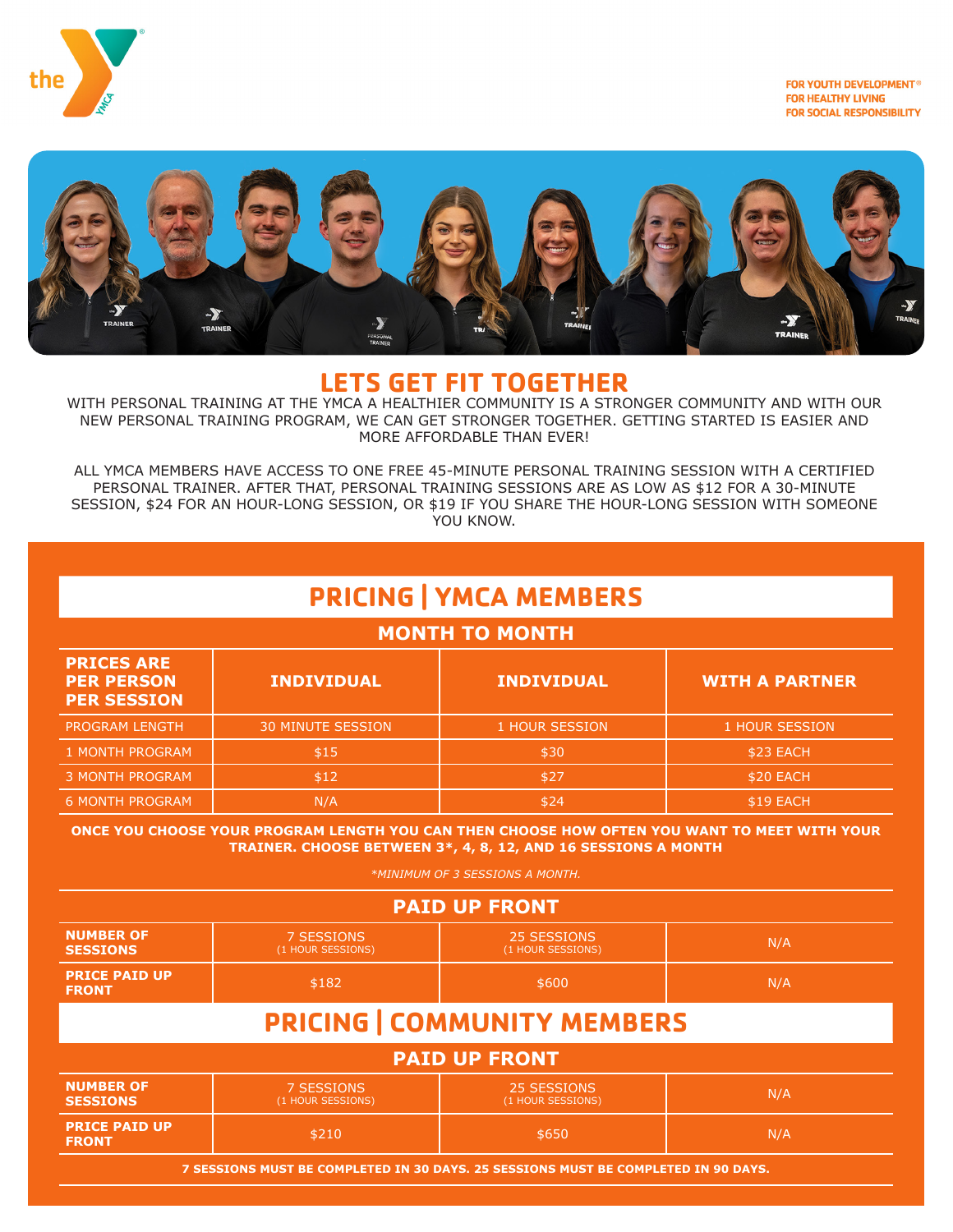## **MEET OUR PERSONAL TRAINERS!**



**LARRY DIXON |** Larry has been into the Health and Fitness Lifestyle for over 35 years. About 4 years ago he received his Personal Training Certification from ACE (American Council on Exercise). He also earned his Nutrition Specialist Certification through ACE. His passion is to help others live a healthy lifestyle and help them see what amazing rewards this lifestyle can give. Larry can help you reach your fitness goals.

**FAITH LONG** | Faith graduated from Grace College and has a degree in exercise science. She is also an ACE certified personal trainer and she is currently studying to be an ACE Nutrition Specialist. Faith desires to help others achieve their fitness and wellness goals. She also wants to help people have a healthy relationship with food. Faith has always been passionate about fitness and seeing it as a privilege. She is excited for her opportunity to work with the YMCA in their pursuit to build healthy spirit, mind and body for all.





**MARK MCQUADE |** Mark McQuade was able to complete his co-op experience at the Y this past year, during which he received YMCA's strength and conditioning Instructor certification along with the ACE-IFT model's personal training Program. Mark plans to continue his education in health and fitness as he pursues a degree in exercise science at Indiana Wesleyan University. He has a passion for fitness in his own life and loves to work with people one on one to help them reach their own fitness goals.

**ANNE PETRE |** Anne received her Master's in Recreation Therapy from Indiana University in 2010 and has been working in community health and wellness with individuals with disabilities, injury, or special accommodations since June of 2009. She is also certified in Group Exercise, Yoga Fit Level 1, and is a LIVESTRONG® at the YMCA coach. Anne is able to assist individuals of all levels and needs work towards their health and fitness goals, she thinks outside the box and personalizes exercises and routines to meet the specific needs of each person. She is able to help those with physical or developmental disabilities and also those recovering from surgery or injury.





**RACHEL SNOW |** Rachel is a certified personal trainer through ACE, American Council on Exercise. She is passionate about building relationships with others and helping them reach their own health and fitness goals.

**RACHEL WATKINS |** Rachel earned her Bachelor of Science in Nursing Education degree from Indiana Wesleyan University in the spring of 2004. Post-graduation she was employed by a Level 4 Regional Transport Center Neonatal Intensive Care Unit for 14 years. Rachel began her interest in fitness by competing in OCB Figure competitions. Her ever-deepening passions for total health, fitness and competitive bodybuilding lead to her return to school and she became a National Academy of Sports Medicine Certified Personal Trainer in 2018. She works to inspire in her client's love of fitness and wellness.